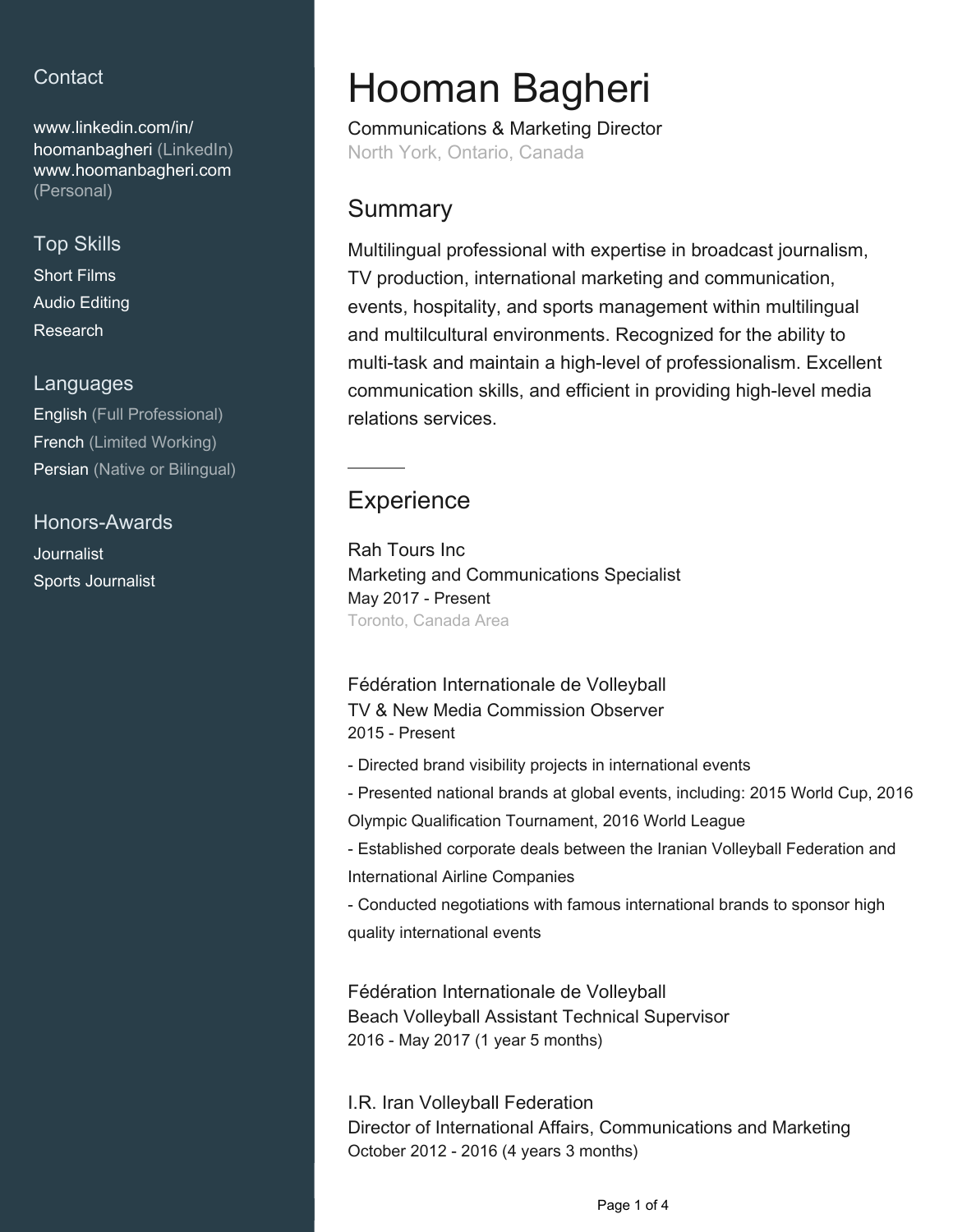- Initiated sports exchange programs with European, US and Canada Volleyball Federations

- Structured and directed the historical game between US and Iranian volleyball teams

The game marked the first meeting between the two countries in 37 years

- Organized the Volleyball World League event for three years in Iran

- Organized the 2015 Asian Championships, hosted by Iran

- Promoted globally the FIVB Beach Volleyball World Tour Open in Kish Island, Iran

- Designed and implemented operations for joint training camps in US and European countries

- Liaised with sponsors & partners on sporting events (marketing, sponsoring, hospitality, VIP)

School of Media Studies Assistant Professor March 2013 - December 2015 (2 years 10 months) Tehran

- Structured new syllabus, directed workshops and instructed the techniques of communication strategies, skills of speech, news anchoring, voice-acting and narration to BA Students

Television & Cinema Dubbing Director & Voice-Actor 2006 - 2015 (10 years)

- Member of the Iranian Voice-over Artists and Dubbing Directors Association

- Member of the Iranian Alliance of Motion Picture Guilds

- Transcribed the dialogues of movies, documentaries, animations, and commercials into Persian

- Edited and lip-synchronized the scripts of movies

- Directed the dubbing process of over 7000 episodes of documentaries,

animations, and commercials for Iran TV and private media companies;

(Citizenfour, Top Shot, The Universe, Design Rules, etc)

- Voiced and narrated over 30 thousand minutes of documentaries, movies and animations for Iranian TV and private companies in Persian and English

- Voiced dozens of TV and Radio commercials in English and Persian (LG,

Electricity and Power Plants, Banks, Iranian Dried Fruits, Dam Construction)

- Trained and mentored over 50 voice-over talents for TV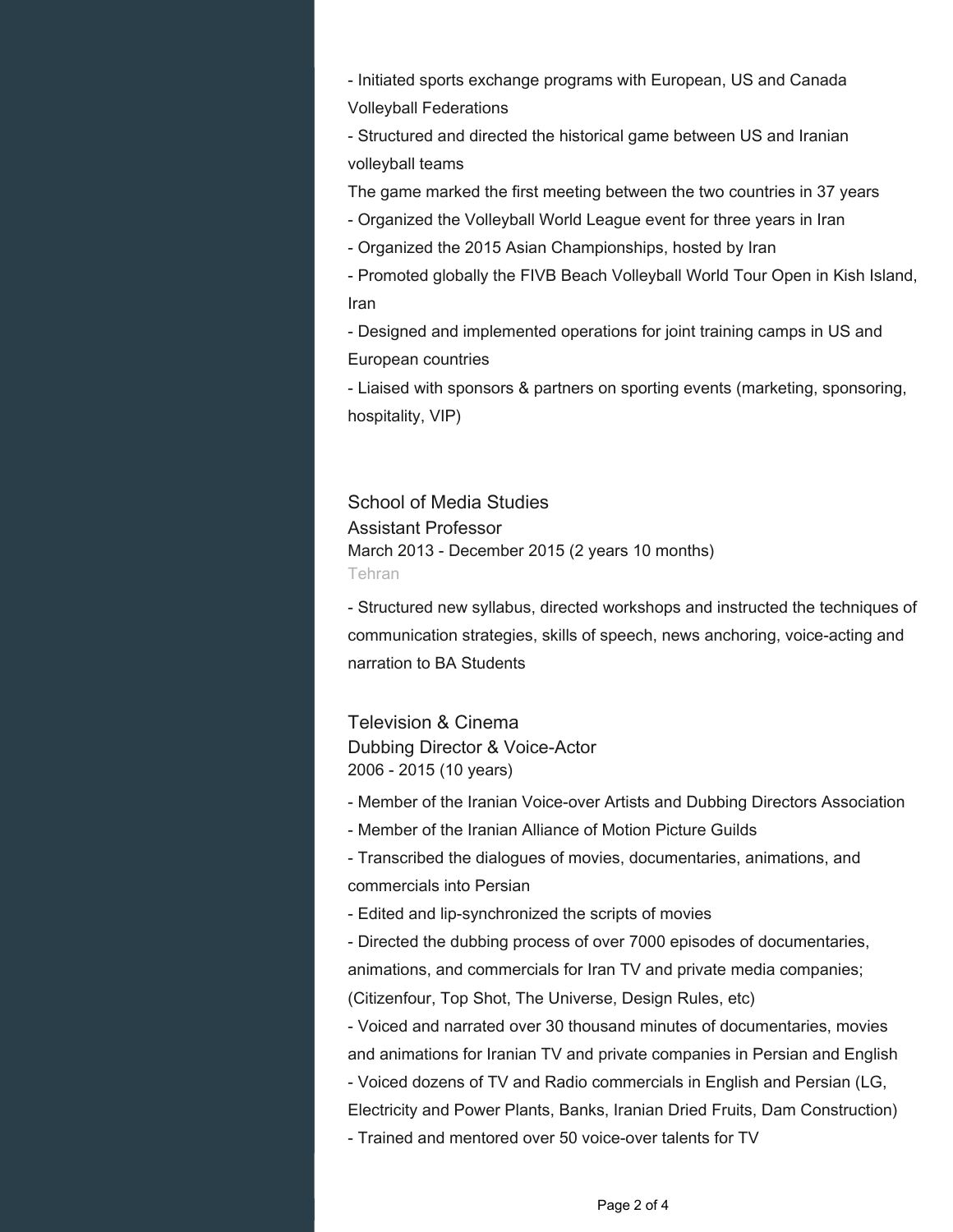TV and Radio Broadcast Journalist 1998 - 2012 (15 years) Iran

Produced TV reports:

- Wrestling World Championship in Tehran, 2001
- History of Traditional Wrestling for CNN World Report, 2002
- History of Polo in Iran, "The King of Games" for CNN World Report, 2005
- American Basketball Players in Iran, 2006

Conducted TV Interviews:

- Former FIFA President, Mr. Sepp Blatter, for the Int'l Service of IRIB
- AIPS President, Gianni Merlo, for the Int'l Service of IRIB
- Former FIBA President, Bob Elphinston, for the Int'l Service of IRIB
- Former headcoach of Iran national volleyball team, Julio Velasco, for IRIB2

Zaban Sara Institute IELTS Instructor July 2005 - 2010 (5 years 6 months) Iran

- Instructed English language skills and prepared the students, particularly the applicants for immigration to Canada or Australia. (Part-time)

United Nations Development Program Freelance Interpreter/Translator February 2004 - 2008 (4 years 11 months) Tehran

- Conducted simultaneous interpretation and translation in live and recorded TV/Radio programs

- Translated over 5000 minutes of documentaries about environment

protection and endangered species

- Hosted UN figures in live TV programs and debates

Iran Polo Federation

Secretary General September 2004 - November 2007 (3 years 3 months) Iran

- Planned & organized the first ever International Ladies' Polo Tournament,

featuring Iran, Australia and UK

- Directed the construction project of first three grass polo fields in Tehran